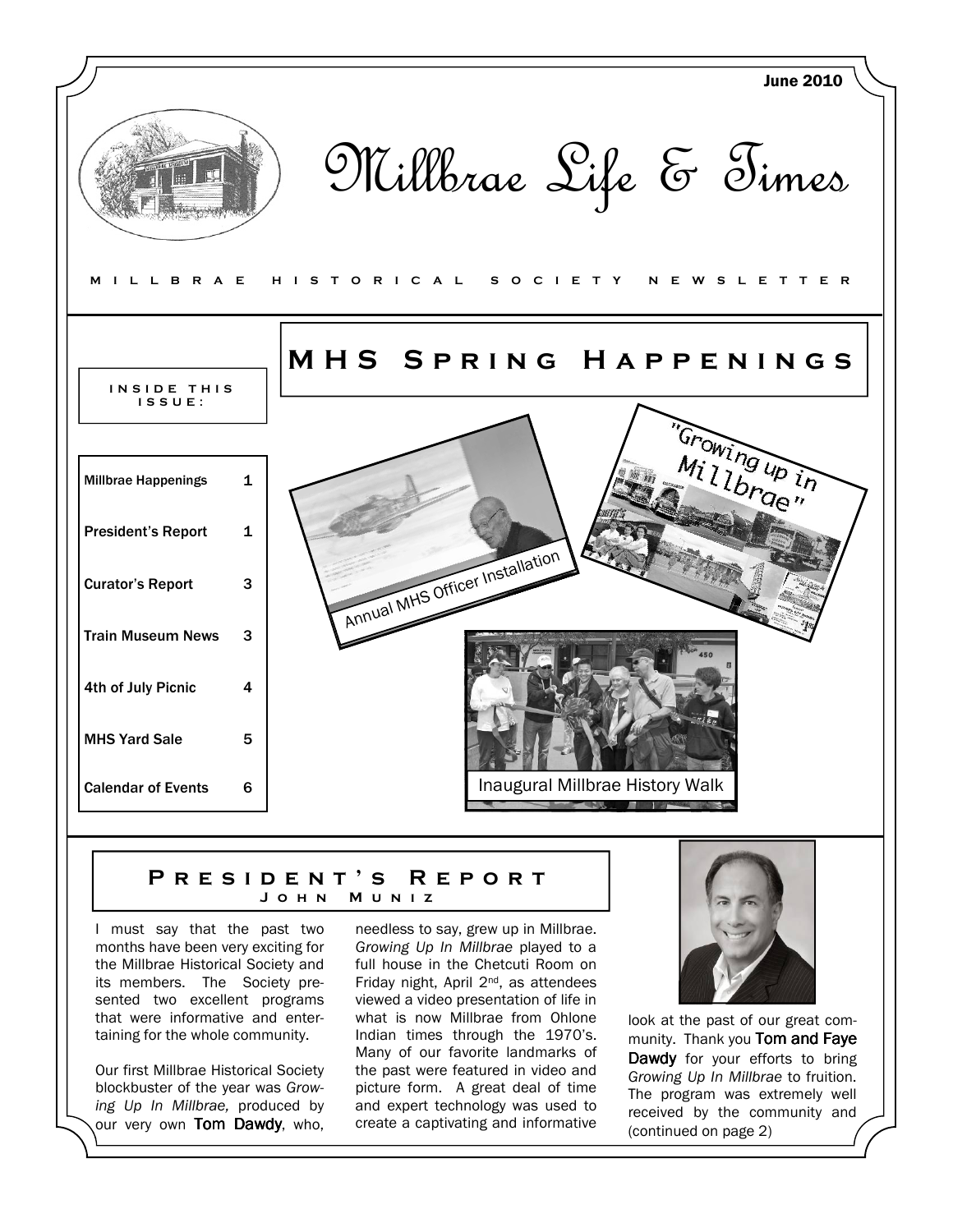MILLBRAE LIFE & TIMES

PAGE<sub>2</sub>

## PRESIDENT'S REPORT ( CONTINUED FROM PAGE 1)

will be televised on MCTV in the future.

Our second Millbrae Historical Society blockbuster of the year was the Inaugural Millbrae History Walk. The brain child of Joe Teresi, the History Walk was held on Sunday, May 16th. The History Walk was a three-mile journey through Millbrae, stopping to dedicate the six new plaques placed on historical landmarks around town. After the ribbon cutting held in front of the Millbrae Museum, the entourage then stopped at the old Millbrae Lions Scout House for a presentation about its proposed restoration. Thence to the Taylor Middle School plaque dedication as the school band played the National Anthem. The walkers moved next to the Massolo Building, where the new historical plaque was unveiled by **Alma** and Dave Massolo. Next stop was the Original Millbrae Firehouse on Broadway, for dedication and display of the 1936 American La France fire engine alongside one of Millbrae's newer models. The walk continued with a plaque dedication by the Ruppert and Rolandelli families at the Alfred F. Green House on Lewis Avenue , a stop at the Millbrae Historical Society's Train Museum, and an unveiling at the site of the former Dunphy Mansion on Serra Avenue. Our last stop was Our Lady of Lebanon Maronite Catholic Church (the original St. Dunstan Catholic Church), where all the History Walk participants were treated to a feast fit for a king. A special thank you to Father John Nahal, pastor of Our Lady of Lebanon Church, and his parishioners, led by Rose Summers, for the wonderful food and drinks that they prepared for us.

Participants who were not able to walk the three miles were transported by buses provide by the El Rancho Inn and the Magnolia of Millbrae; traffic logistics were provided by the **Millbrae Volunteers in Policing**. Millbrae History Walk map/brochures can be found at the Millbrae Historical Museum; Millbrae Train Museum; City of Millbrae Library, City Hall, and Recreation Center; and at the Millbrae Chamber of Commerce. Fifty-five stainless steel sidewalk markers, placed along the route of the History Walk, have been provided to help you follow the map on a self-guided walk down memory lane. Thank you to Joe and Shari Teresi and family for your time and hard work; this was your baby, and now it will live on and be enjoyed by Millbrae residents for generations to come.

This year our annual Millbrae Historical Society Fourth of July Picnic will be held on **Saturday, July 3rd** in the Chetcuti Community Room (see the enclosed flyer). Please mark your calendars for Saturday, July 3rd; come and enjoy the picnic on Saturday and celebrate our nation's birthday on Sunday, July 4th. Hope to see all our Historical Society members and friends at our annual Fourth of July picnic.

Mark Saturday, Aug. 14th on your calendar as a reminder to visit our annual Millbrae Historical Society Rummage Sale. Again this year, Dorothy Semke will be serving up some great deals on antiques and other interesting memorabilia. The sale will be held in the front yard of the Millbrae History Museum. The Millbrae Library will also be holding their annual book sale on Aug. 14th, which presents a great opportunity to pick up a good book and then stop by the Museum for additional bargains. If you have items for donation, please contact Dorothy Semke (see enclosed flyer).

A reminder that the **Boy Scouts of America** are celebrating 100 years of service to the community. The Millbrae History Museum, Hiller Aviation Museum, and the San Mateo County History Museum are three of the sites chosen to display Boy Scout memorabilia from the past. Stop by with your kids and grandchildren and check it out; the display runs through the end by June.

I was honored by a vote of the Millbrae Historical Society Board of Directors to continue as your President for a second term. The new MHS Board was sworn in on March 21, by Mayor Paul Seto. Our guest speaker was World War II flying ace **Captain Burt Newmark**, who provided a packed house with his slide show of his adventures in the European Theater.

Have you visited the Millbrae Train Museum lately? You should bring your grandchildren, they would love it. I know they would especially enjoy the 1941 Pullman Sleeping car, the Civic Center.

This year the Millbrae Historical Society celebrates our fortieth anniversary. I know our first President, the late **John Brucato** would be proud of the accomplishments we have achieved. Forty years ago, after the loss of the Sixteen Mile House, a group of concerned Millbrae residents banded together to ensure other historical treasures would not be destroyed in the name of progress. We at the Millbrae Historical Society continue to be vigilant and dedicated to preserving the rich history of Millbrae for our enjoyment and for those who will follow us. Thank you to the dedicated members of the Millbrae Historical Society who have built this institution of historical treasures. Your hard work and dedication have created a truly unique experience for young and old to enjoy in "Our Place in the Sun".

Best wishes from your Millbrae Historical Society President , John Muniz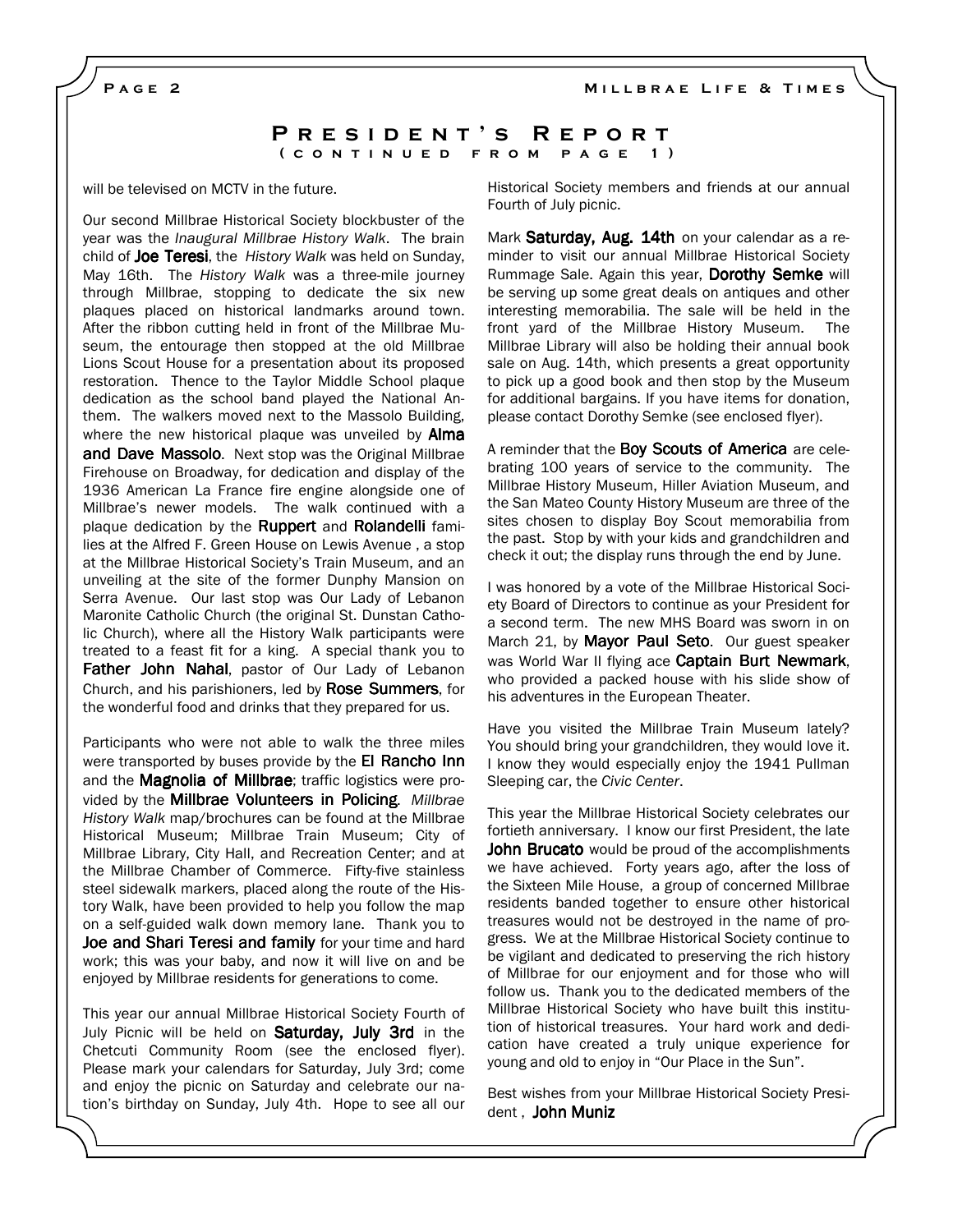# CURATOR'S REPORT A L M A M A S S O L O



The Museum's participation in the Boy Scouts centennial celebration has been very successful. Many Boy Scouts and their families have visited and toured the Museum and have especially enjoyed the display depicting the beginnings and history of the Boy Scouts of America .

Another wonderful addition to the Museum is the 14-volume leatherbound Cyclopaedia, printed in England and revised according to an act of Congress in the year 1862 by D. Appleton & Company in the office of the District Court of the United States for the Southern District of New York. These books originally belonged to the A. F. Green family and are all in excellent condition. We thank David and Mildred Rolandelli for this generous donation. Their other donation was two scrapbooks compiled by Maggie **Green**, who served as a maid for the A. F. Green family. The scrapbooks are very interesting, containing many recipes and fashion pictures from the 1800s. When David's grandfather Giuliani Rolandelli purchased the home at 1 Lewis Avenue from the estate of A. F. Green, David was 10 years old and had fun in the attic collecting all the items that he has donated to us after saving them all these years. A profound thank you to the Rolandelli family.

Another enhancement to the Museum is a beautiful and elegant collection of very fancy dresses, lace tops, and other incredible pieces. They belonged to the grandmother of **Alice Du Bain** and were donated to us by Mary De Rose. These high-style fashion



pieces help us visualize how the elite of the 1800s lived. Thank you Mary for this wonderful donation!

We are pleased to welcome two new volunteer Junior Docents to the Millbrae Museum! Dominic Gomes is earning credit towards his Eagle Scout award. His job is to help preserve the heritage and history of Millbrae by working on albums and also by creating storage space for historical papers and artifacts and other required storage. **Anthony** Raffanti Garcia is a new Jr. Docent with an overabundance of enthusiasm. He is also helping with the preservation of the history and heritage of Millbrae. Thank you Dominic and Anthony! Your help is greatly appreciated.

#### T r a i n M u s e u m N e w s E L I Z A B E T H F U R B E R , E D I T O R V E R N B R U C E, R E P O R T E R

As we approach Summer, we are preparing to work on sealing the windows in the Civic Center railcar. This project was started late last year, but the weather kept us from completing it until now.

While we're on the subject of projects, we have to thank Dave Hannigan for his donation of a classic truck that he painted and lettered in the 'Streamliner' style railroad theme. He also built a complete HOscale re-creation of the moving of the Civic Center into place at the Millbrae Train Depot. This display comes complete with accurate models of the cranes that were used to lift the railcar from the Caltrain rails and onto our own display track.

We also have to thank **Pat Altieri** of San Bruno once again, for the donation of additional railroad towels.

A big thank you goes to our docents who have kept us 'in-business' since our last newsletter. They include:



Liz Furber; Robert Gorran; Gino and Gerry Micheli; Richard Kennedy; and Vern, William and Theresa Bruce.

Tune in to our next newsletter for more happenings at the Millbrae Train Museum.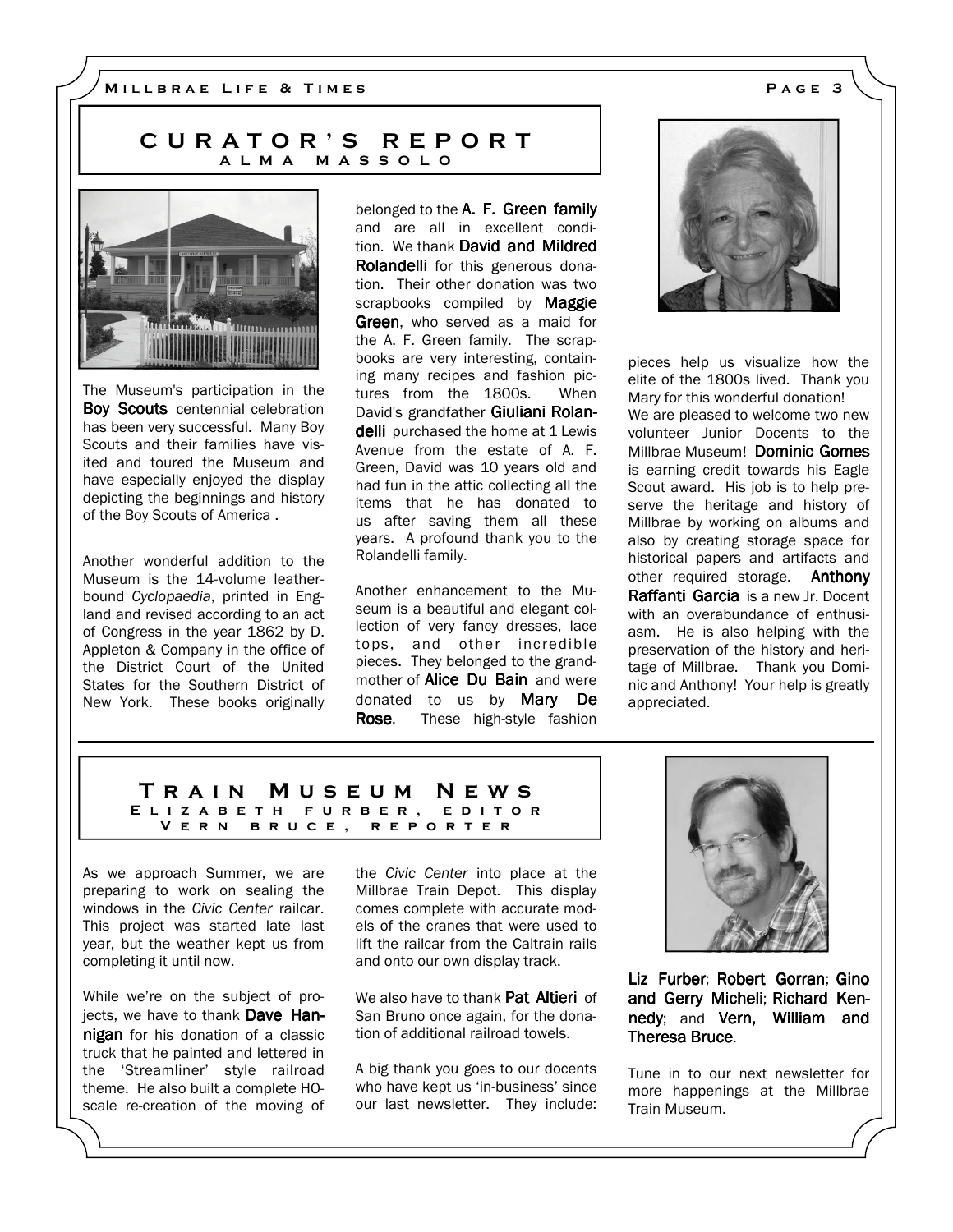# **The Millbrae Historical Society Proteily Presents An Old Fashioned Independence Day BBQ**



# Where can I find this wonderful event?

On Saturday, July 3<sup>rd</sup>, 2010 simply go to the Dave Chetcuti Room at Civic Center Plaza: 450 Poolar Avenue between the Millbrae Library and the Millbrae Museum - 11:00 AM until 3:00 PM, \$13.00 is the cost & \$5.00 for kids under 12 years old. The Millbras Lions Club will be serving an expertly prepared lunch at High Noon.



**Pasturing** 

- $\bullet$  Appoizer
- BBQ Sirloin Hamburgers with all

the trimmings

- firem Salad
- . Chili Beans
- Ice Cream & Cookies In Addition
	- Entertainment
	- · Raffie Prizes
- Beer. Wine. Soda, Water



# Please join us for this fine Independence Day tradition -- Everyone is welcome

| Please use this handy coupon to RSVP or call (650) 697-3319 (deadline for reservations is Friday, June 25, 2010) |  |
|------------------------------------------------------------------------------------------------------------------|--|
| aber attending MIIS BBQ.                                                                                         |  |
|                                                                                                                  |  |
|                                                                                                                  |  |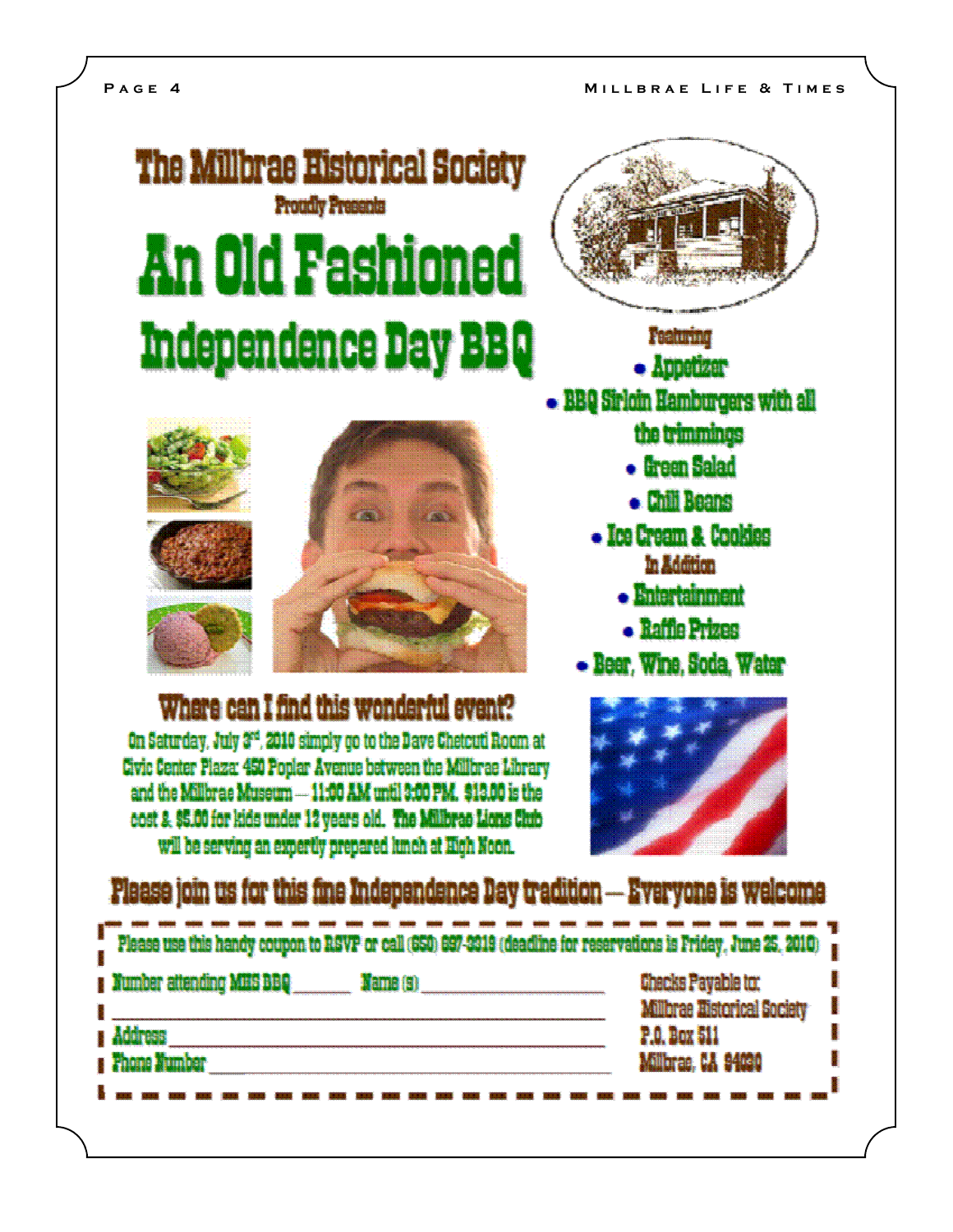

At the

Millbrae Museum

420 Poplar Avenue

Next to the

**Millbrae Library** 



Saturday **August 14, 2010** 10:00 to 4:00

The Millbrae Museum is open Saturdays from 12 to 4 for you to drop off your donated items. Proceeds from this fund raiser support the Millbrae Historical Society. 650-692-5786